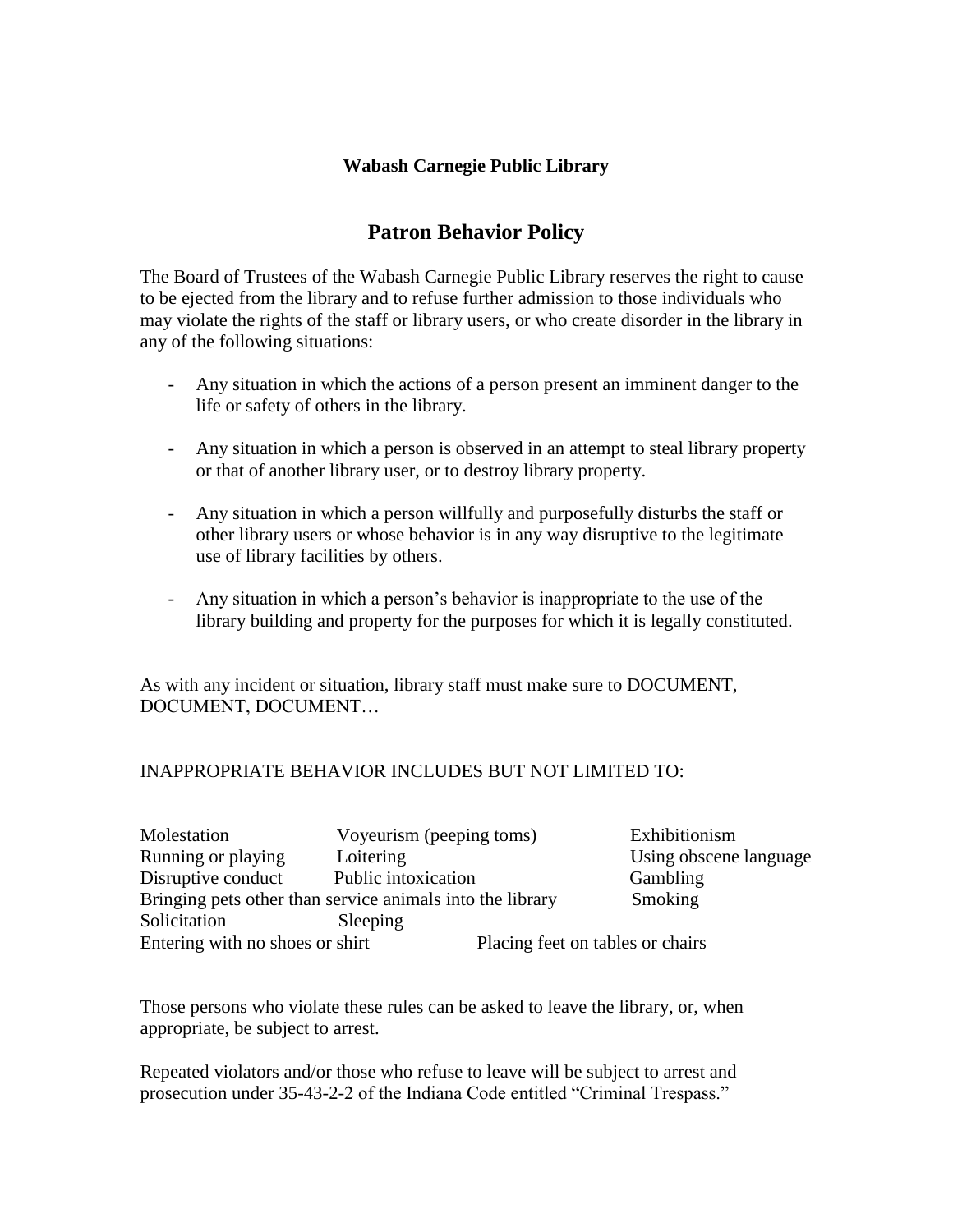Length of duration of not allowed into the library if a person is asked to leave for a minor disruptive behavior (not listed in the zero tolerance ones further below) is outlined as follows:

If minor disruptive behavior occurs, patron is given a warning. If it continues, the patron can asked by staff to leave the library for the day and can't return that day. If the patron returns a following day and disruptive behavior continues, the patron can't return for one week. If the disruptive behavior occurs one week after being banned for one week the expulsion goes up to 6 months. A person may return to the library only if approved by the library's Executive Director. Documentation must occur of every incident and action taken in such cases.

In case when behavior occurs that require zero tolerance and immediate action, a ban or no-trespassing notice can be given for indefinitely. The offender can appeal after 6 months. Behavior resulting in immediate expulsion and indefinite ban are below:

#### DOCUMENT DOCUMENT DOCUMENT

The behaviors mentioned below will result in immediate expulsion from the library until either legal action is complete or the Library Director has met with the offender to discuss the consequences of the behavior.

- 1. Stealing, damaging, altering of any library property including, but not limited to, defacing of library materials, vandalizing library equipment, furniture, computers, etc.
- 3. Stalking which is considered the pursuit of others. It is unsolicited, unwelcome and unreasonable in nature, creates a threatening and intimidating service environment.
- 4. Committing sexual offenses. (Examples: indecent exposure, inappropriate/unwelcome sexual advances or harassment)
- 5. Displaying child pornography.
- 6. Verbal, physical, written or electronic harassment or abuse. (Examples: Cursing at patrons or staff; approaching patrons or staff and engaging in unwanted or inappropriate interaction; threats to personal safety of patrons or staff; the transmission of threatening, harassing, malicious, or abusive language and/or images, etc.)

Any patron banned or given a no trespassing notice from the library for 6 months or more may appeal to the Wabash Library Board of Trustees for a potential reduction in time away from the library. Communication of the appeal must be directed to the Library's Executive Director.

> Approved 10/15/2019 Board of Trustees Wabash Carnegie Public Library